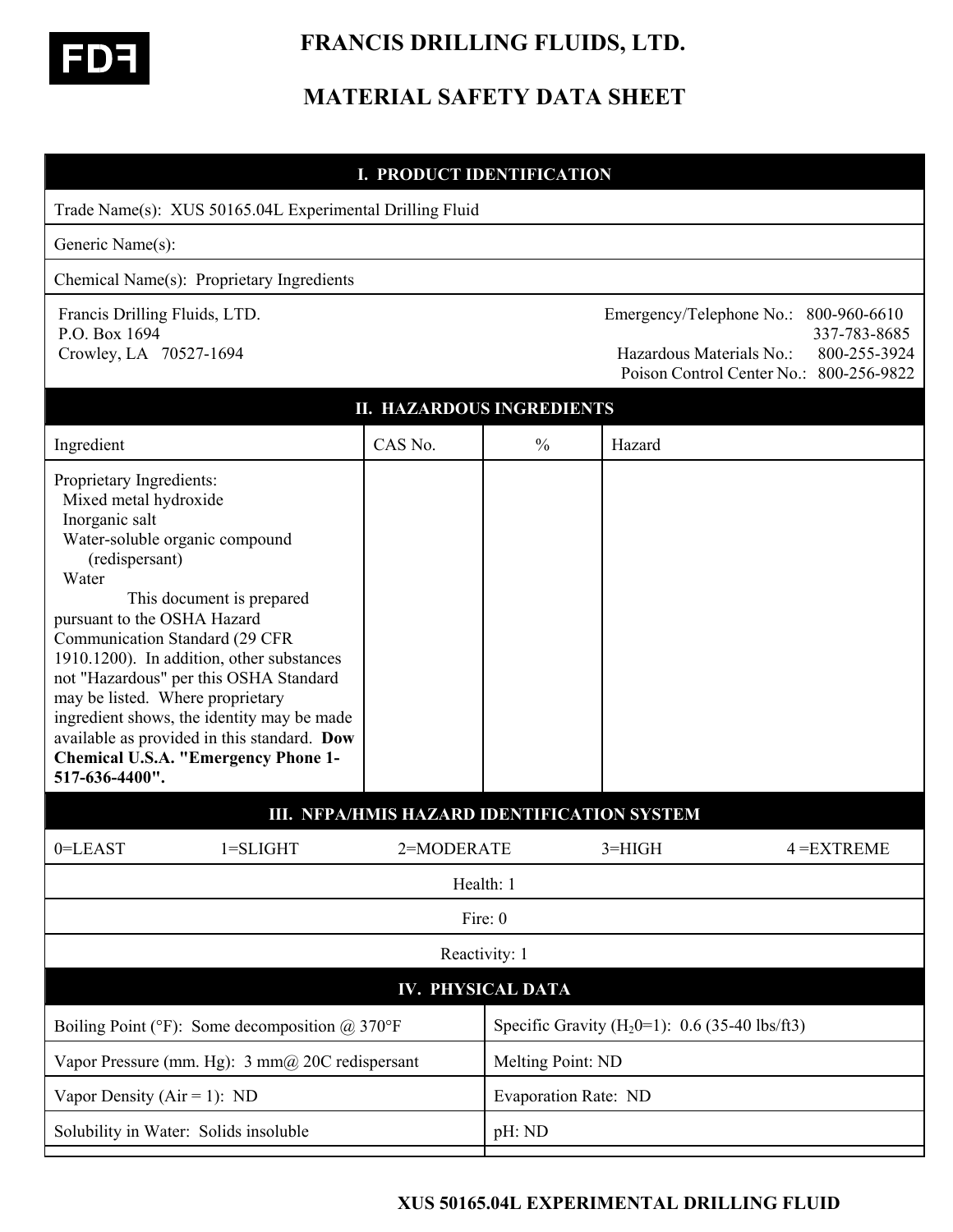| Density (at $20^{\circ}$ C): ND                                                                                                                                                                                                     |                                               | Odor: Essentially odorless |  |                                 |                |  |
|-------------------------------------------------------------------------------------------------------------------------------------------------------------------------------------------------------------------------------------|-----------------------------------------------|----------------------------|--|---------------------------------|----------------|--|
| Appearance: White powder                                                                                                                                                                                                            |                                               |                            |  |                                 |                |  |
| V. FIRE AND EXPLOSION DATA                                                                                                                                                                                                          |                                               |                            |  |                                 |                |  |
| Flash Point: None below 370°F                                                                                                                                                                                                       |                                               | Flammable Limits:          |  | LEL: ND                         | <b>UEL: ND</b> |  |
| Special Fire Fighting Procedures: Wear positive pressure self-contained breathing apparatus.                                                                                                                                        |                                               |                            |  |                                 |                |  |
| Unusual Fire and Explosion Hazards: None. No dust explosion hazard.                                                                                                                                                                 |                                               |                            |  |                                 |                |  |
| Extinguishing Media: Non combustible                                                                                                                                                                                                |                                               |                            |  |                                 |                |  |
| <b>VI. REACTIVITY</b>                                                                                                                                                                                                               |                                               |                            |  |                                 |                |  |
| Stability: Stable to >370°F (dr solids). Differential thermal analysis shows exotherm at $347^{\circ}$ C peaking at $370^{\circ}$ C                                                                                                 |                                               |                            |  |                                 |                |  |
|                                                                                                                                                                                                                                     | Hazardous Polymerization: Will not occur.     |                            |  |                                 |                |  |
| Incompatibility: Acids, strong oxidizing agents (sodium hypochlorite, hypochlorous acid, potassium permanganate).                                                                                                                   |                                               |                            |  |                                 |                |  |
|                                                                                                                                                                                                                                     | Hazardous Decomposition: Aldehydes (thermal). |                            |  |                                 |                |  |
| VII. HEALTH HAZARD INFORMATION                                                                                                                                                                                                      |                                               |                            |  |                                 |                |  |
| Routes of Exposure and Effects:                                                                                                                                                                                                     |                                               |                            |  |                                 |                |  |
| Skin: A single prolonged exposure is not likely to result in the material being absorbed through skin in harmful amounts.<br>The LD50 for skin absorption in rabbits is $>$ 2000 mg/kg.                                             |                                               |                            |  |                                 |                |  |
| Eyes: May cause slight transient (temporary) eye irritation. Corneal injury is unlikely.                                                                                                                                            |                                               |                            |  |                                 |                |  |
| Inhalation: At room temperature, exposures to vapors are unlikely due to physical properties; higher temperatures may<br>generate vapor levels sufficient to cause irritation and other effects, (based on redispersant component). |                                               |                            |  |                                 |                |  |
| Ingestion: Single dose oral toxicity is extremely low. The oral LD50 for rats is >5000 mg/kg. No hazards anticipated from<br>swallowing small amounts incidental to normal handling operations.                                     |                                               |                            |  |                                 |                |  |
| Permissible Exposure Limits: (for air contaminants) ND                                                                                                                                                                              |                                               |                            |  |                                 |                |  |
| OSHA PEL (8hr. TWA): ND                                                                                                                                                                                                             |                                               |                            |  |                                 |                |  |
| <b>ACGIH TLV: ND</b>                                                                                                                                                                                                                |                                               |                            |  |                                 |                |  |
| Carcinogenicity:                                                                                                                                                                                                                    |                                               |                            |  |                                 |                |  |
| Listed By NTP: Not listed                                                                                                                                                                                                           | Listed By: IARC: Not listed                   |                            |  | Listed By OSHA: Not listed      |                |  |
| Acute Oral LD50:                                                                                                                                                                                                                    | Acute Dermal LD50:                            |                            |  | <b>Aquatic Toxicology LC50:</b> |                |  |
| Emergency and First Aid Procedures:                                                                                                                                                                                                 |                                               |                            |  |                                 |                |  |
| Skin: Wash off in flowing water or shower.                                                                                                                                                                                          |                                               |                            |  |                                 |                |  |
| Eyes: Flush eyes with plenty of water.                                                                                                                                                                                              |                                               |                            |  |                                 |                |  |
| Ingestion: No adverse effects anticipated by this route of exposure incidental to proper industrial handling.                                                                                                                       |                                               |                            |  |                                 |                |  |
| Inhalation: Remove to fresh air if effects occur. Consult a physician.                                                                                                                                                              |                                               |                            |  |                                 |                |  |
| Additional Health Hazard Information::<br>Exposure Guideline(s): Contains proprietary ingredient for which the exposure guideline has been omitted.                                                                                 |                                               |                            |  |                                 |                |  |